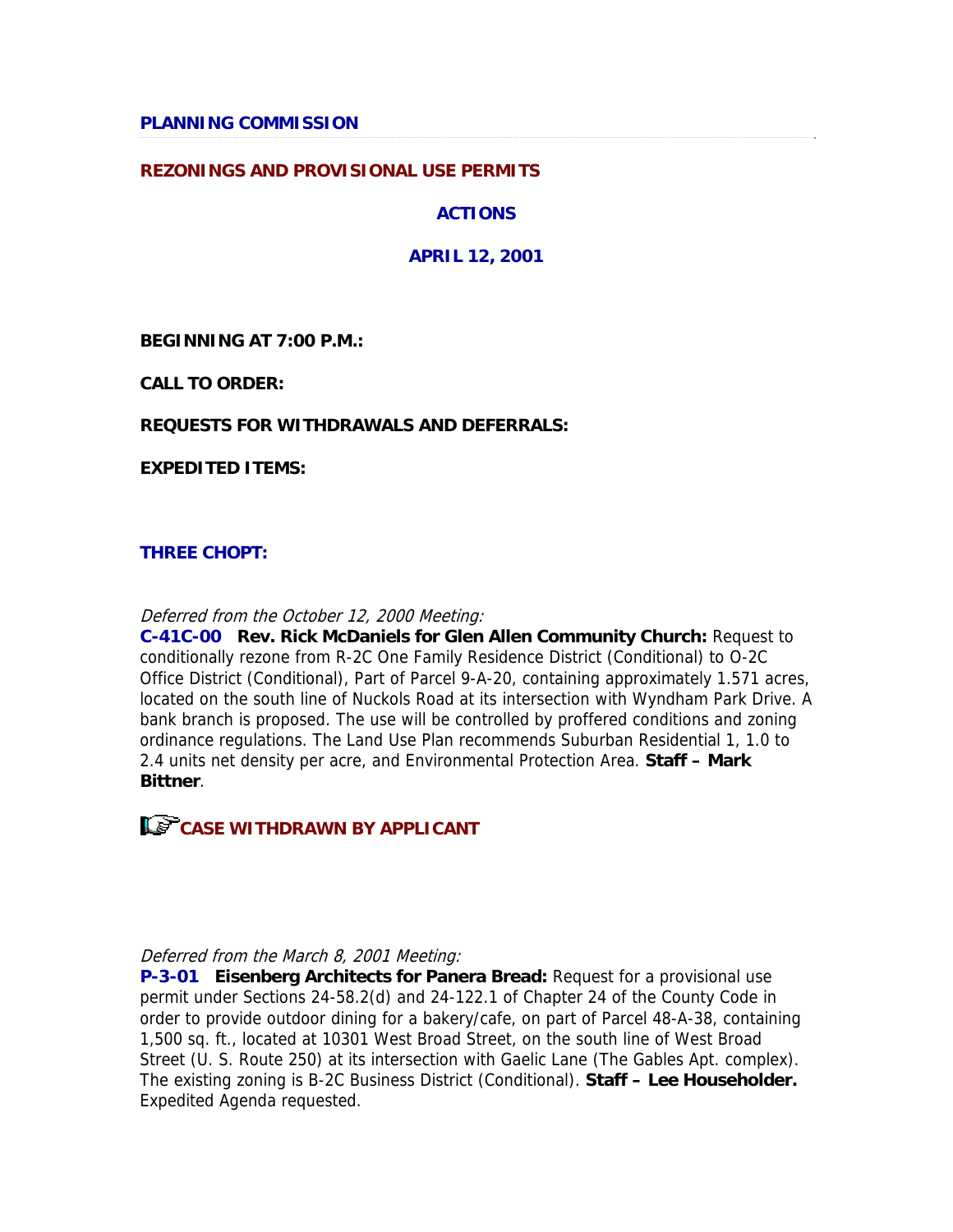

#### Deferred from the March 8, 2001 Meeting:

**C-7C-01 Curtis D. Gordon for West End Developers, L.L.C.:** Request to conditionally rezone from A-1 Agricultural District to R-3C One Family Residence District (Conditional), Parcels 56-1-A-1 (Winngate Subdivision) and 56-A-4, containing 5.55 acres, located on the north line of Church Road 200 feet west of its intersection with Abbey Lane. A residential subdivision is proposed. The R-3 District allows a minimum lot size of 11,000 square feet. The Land Use Plan recommends Suburban Residential 2, 2.4 to 3.4 units net density per acre. **Staff: Lee Householder.** 



#### Deferred from the March 8, 2001 Meeting:

**C-18C-01 Richard Vass for Kevin B. Spector:** Request to conditionally rezone from A-1 Agricultural District to R-3C One Family Residence District (Conditional), Parcel 57-A-33, containing 5.16 acres, located on the south line of Church Road at its southeast intersection with Guyana Drive. Single-family residential development is proposed. The R-3 District allows a minimum lot size of 11,000 sq. ft. The Land Use Plan recommends Suburban Residential 2, 2.4 to 3.4 units net density per acre. **Staff: Mark Bittner.** 

## **DEFER TO 5-10-01**

**C-19C-01 James W. Theobald for H. H. Hunt Corporation:** Request to conditionally rezone from A-1 Agricultural District, O/S-2C Office Service District (Conditional), R-6C General Residence District (Conditional), and R-5C General Residence District (Conditional) to R-5AC General Residence District (Conditional) and R-3C and R-2AC One Family Residence Districts (Conditional), Parcels 27-A-10, 37-A-1, 37- A-2, part of Parcels 27-A-7, 27-A-8, 27-A-9A, and part of Parcels 37-A-10, 11, 12, and 13, containing approximately 107.46 acres, located along the south side of Twin Hickory Lake Drive approximately 900 feet southwest of its intersection with Old School Road and located approximately 1,200 feet east of Pouncey Tract Road. Continuation of the Twin Hickory single family detached residential subdivision is proposed. The applicant proffers that the aggregate density in the R-5A District shall not exceed 5 units per acre; the aggregate density in the R-3 District shall not exceed 2.75 units per acre; and the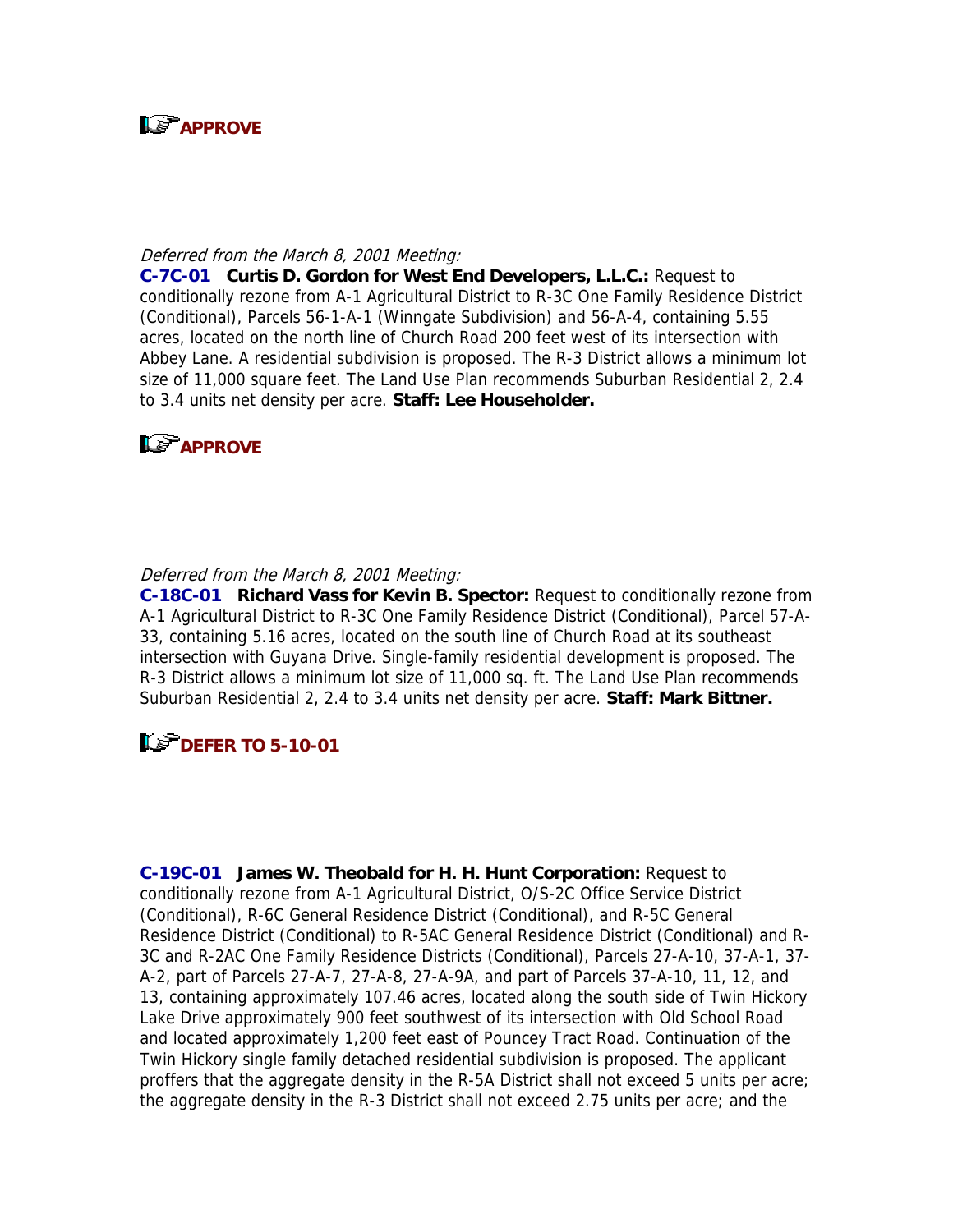aggregate density in the R-2A District shall not exceed 2.2 units per acre. The Land Use Plan recommends Light Industry, Suburban Residential 2 (2.4 to 3.4 units net density per acre), and Environmental Protection Area. The site is also partly in the West Broad Street Overlay District. **Staff – Mark Bittner.**

**LS** APPROVE

#### **TUCKAHOE:**

NONE.

#### **VARINA:**

#### Deferred from the February 15, 2001 Meeting:

**P-1-01 John G. Chip Dicks for Telecom Consulting Group, Inc.:** Request for a provisional use permit under Sections 24-95(a), 24-120, and 24-122.1 of Chapter 24 of the County Code in order to construct a 250' lighted telecommunications tower and support facilities, on part of Parcel 205-A-44, containing 4,900 square feet, located at 6929 Monahan Road, on the east side of Monahan Road approximately 1,170 feet north of its intersection with Darbytown Road. The existing zoning is A-1 Agricultural District. The site is also in the Airport Safety Overlay District. **Staff: Jo Ann Hunter.**

## **DEFER TO 6-14-01**

**P-5-01 Gloria Freye for Richmond 20MHz,LLC, t/a NTELOS:** Request for a provisional use permit under Sections 24-95 (a), 24-120, and 24-122.1 of Chapter 24 of the County Code in order to construct a 199' wireless telecommunications tower and support facilities, on part of Parcel 153-A-22ND, containing approximately 2500 sq. ft. of leased area, located on the west side of Masonic Lane at its intersection with I-64. The existing zoning is M-2 General Industrial District. The site is also in the Airport Safety Overlay District. **Staff – Tom Coleman**.

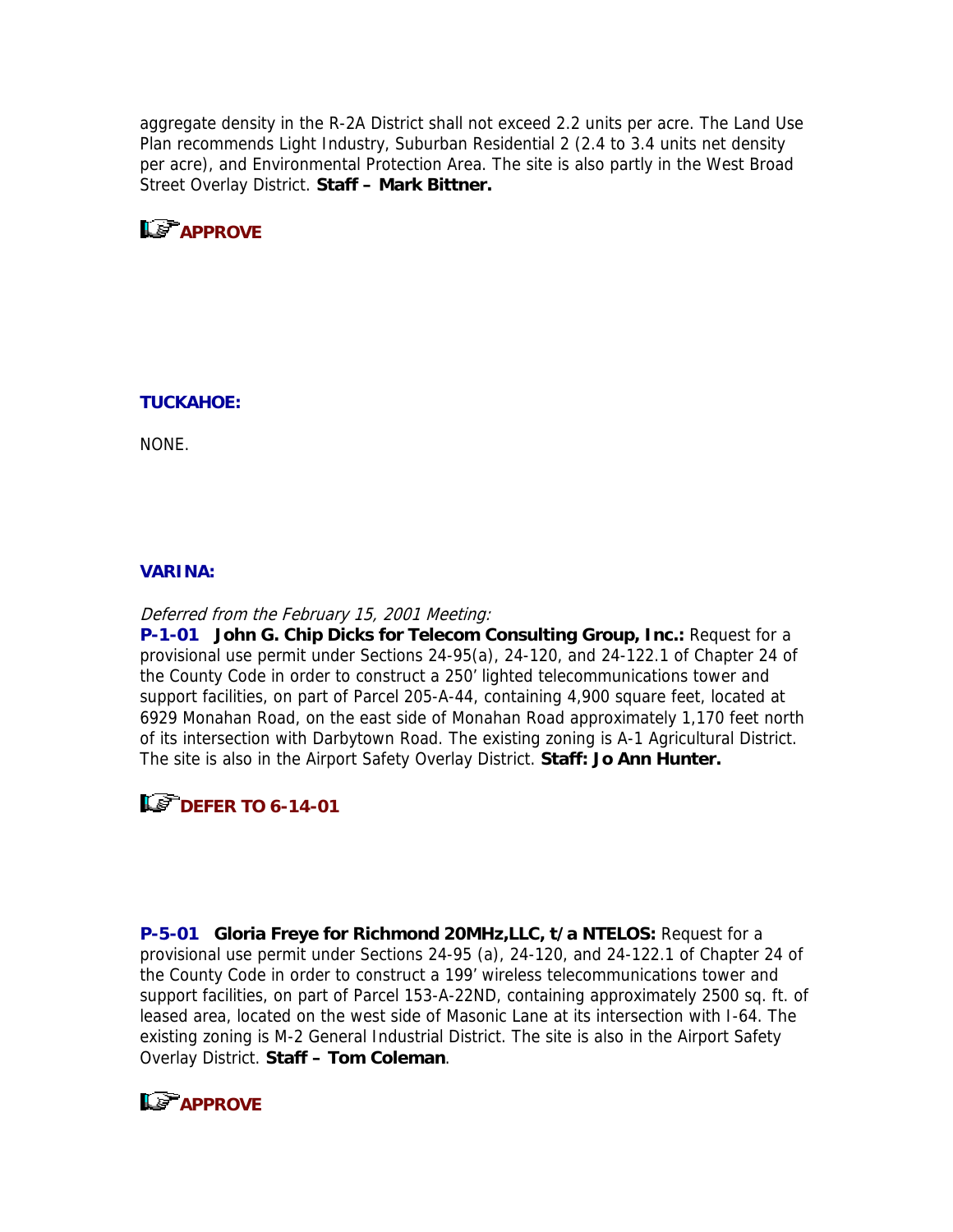**C-20C-01 Robert L. Stout for FDS Management:** Request to conditionally rezone from A-1 Agricultural District to R-3C One Family Residence District (Conditional), Part of Parcel 192-A-5, containing 12.7 acres, located on the south line of Old Oakland Road approximately 600 feet west of Oakvale Street. A single-family residential development is proposed. The R-3 District allows a minimum lot size of 11,000 sq. ft. The Land Use Plan recommends Suburban Residential 1, 1.0 to 2.4 units net density per acre. **Staff – Jo Ann Hunter.** 

# **LS** APPROVE

#### **BROOKLAND:**

Deferred from the March 8, 2001 Meeting:

**C-17C-01 L. Anderson Hughes, Jr. for Deborah Sperberg:** Request to conditionally rezone from R-5 General Residence District to O-2C Office District (Conditional), Parcel 103-16-A-17, containing 0.04 acre, located on the east side of Pinetree Drive approximately 129 feet south of its intersection with Park Lane (2115 Pinetree Drive, Mayfield Subdivision). Office parking is proposed. The use will be controlled by zoning ordinance regulations and proffered conditions. The Land Use Plan recommends Urban Residential, 3.4 to 6.8 units net density per acre. **Staff - Mark Bittner.** 

# **LS** APPROVE

**C-21C-01 Henry L. Wilton for Wilhook, LLC:** Request to conditionally rezone from R-2 One Family Residence District and R-4 One Family Residence District to O-2C Office District (Conditional), Parcels 93-A-2 and 3A, containing approximately 2.58 acres, located at the northeast intersection of I-64 and Bethlehem Road. An office development is proposed. The use will be controlled by zoning ordinance regulations and proffered conditions. The Land Use Plan recommends Environmental Protection Area. **Staff – Lee Householder.** 

## **DEFER TO 6-14-01**